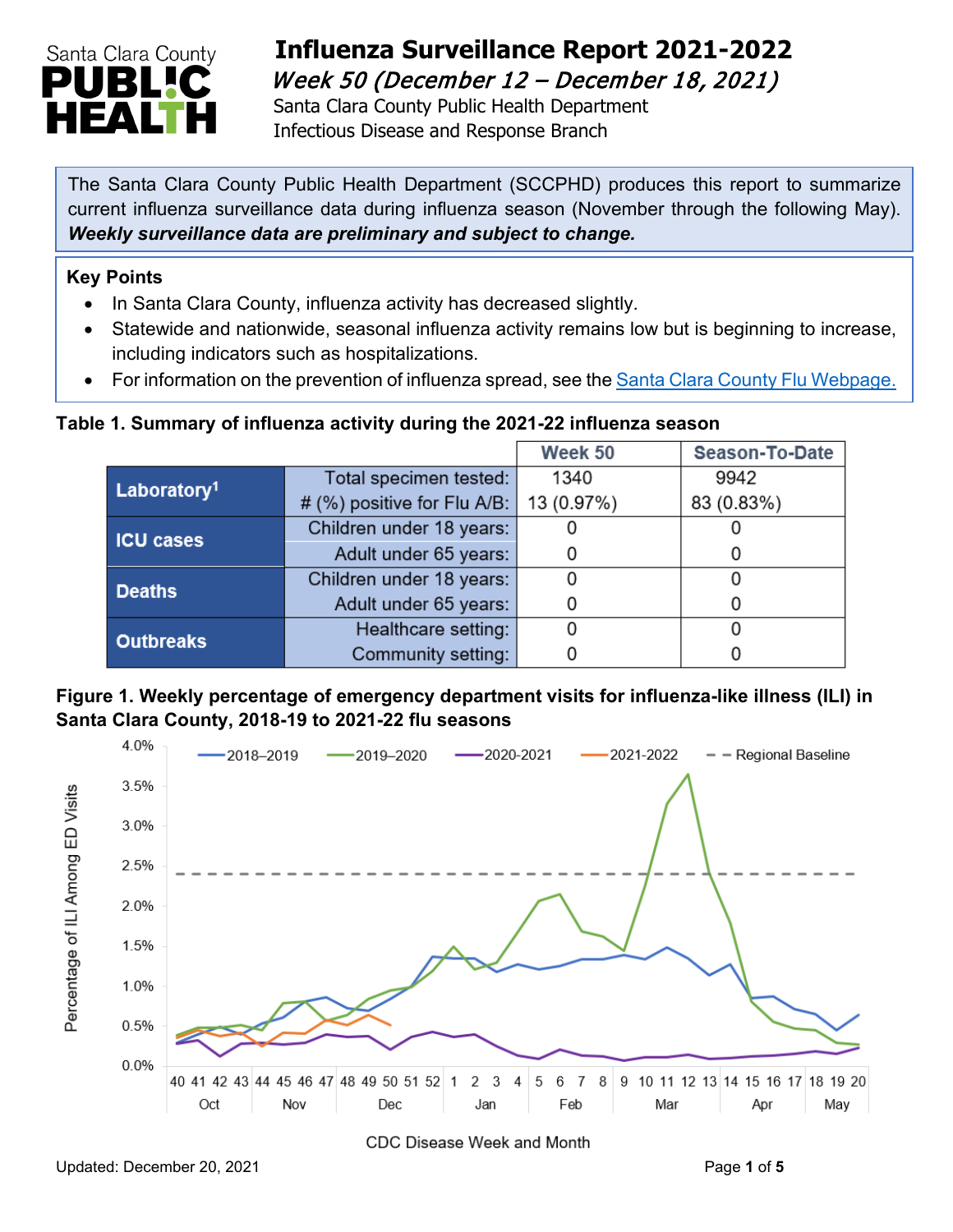

 Santa Clara County Public Health Department Infectious Disease and Response Branch

## **Influenza Virologic Surveillance**





CDC Disease Week and Month

<span id="page-1-0"></span><sup>&</sup>lt;sup>1</sup> Laboratory sources include PCR, rapid, and point-of-care tests from Santa Clara County Public Health Laboratory, Palo Alto Medical Foundation, and Stanford Health Care. Limitations of Figure 2 data include presence of out-of-jurisdiction cases, inability to subtype influenza by certain laboratories, and potential missed influenza cases tested by alternate laboratories in the county.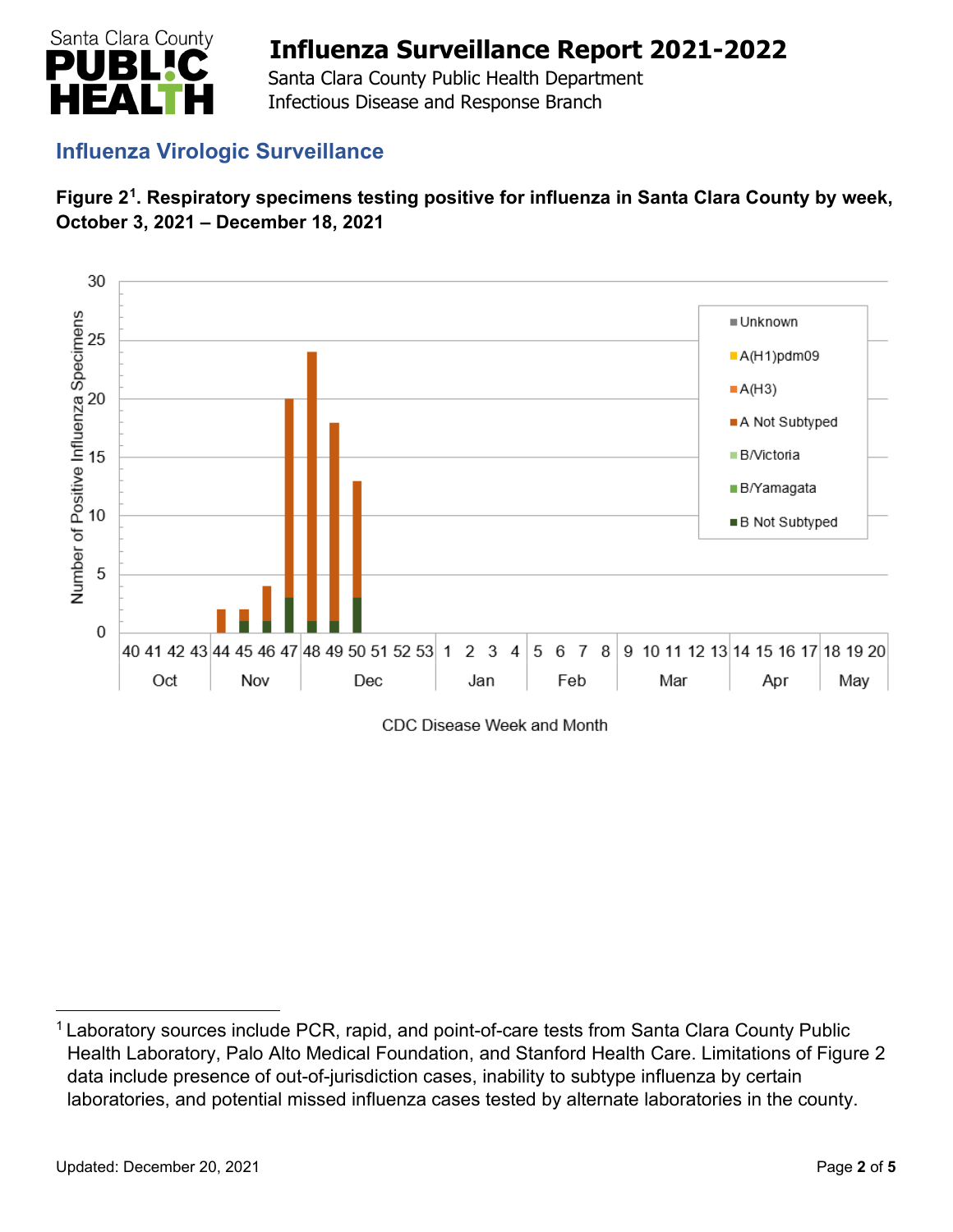

 Santa Clara County Public Health Department Infectious Disease and Response Branch

## **Laboratory-Confirmed Influenza ICU Cases, Deaths, and Outbreaks**

As of December 18, 2021, no laboratory-confirmed influenza cases requiring ICU level care or influenza-associated deaths among persons under 65 years old were reported in Santa Clara County for the current flu season (Figure 3, Figure 4). Cases aged 65 years and older are not reportable. Additionally, no laboratory-confirmed influenza outbreaks have been reported in a healthcare or community setting for the 2021 – 2022 influenza season (Figure 5).

### **Figure 32. Laboratory-confirmed influenza ICU cases and deaths among individuals aged 0-64 years by week of onset in Santa Clara County, October 3, 2021 – December 18, 2021**



**Figure 42. Laboratory-confirmed influenza ICU cases and deaths by age group in Santa Clara County, October 3, 2021 – December 18, 2021** 

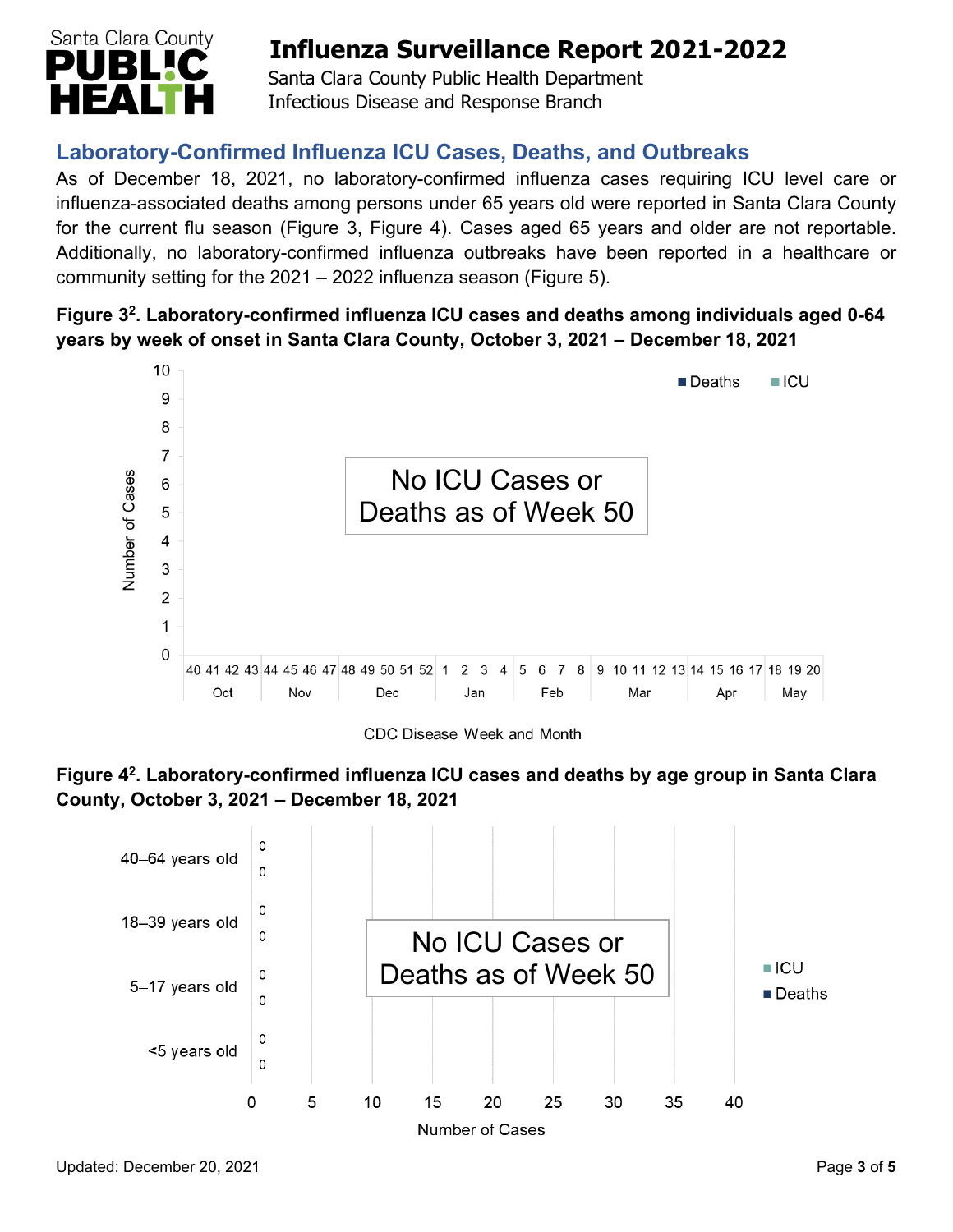

 Santa Clara County Public Health Department Infectious Disease and Response Branch

### **Figure 5[2.](#page-3-0) Laboratory-confirmed healthcare and community outbreaks by outbreak onset week in Santa Clara County, October 3, 2021 – December 18, 2021**



## **Statewide and Nationwide Influenza Surveillance**

|                                      | <b>CALIFORNIA</b>                                                            |                | <b>UNITED STATES</b> |                |  |
|--------------------------------------|------------------------------------------------------------------------------|----------------|----------------------|----------------|--|
|                                      | Week 49                                                                      | Season-To-Date | Week 49              | Season-To-Date |  |
| Season influenza activity            | Sporadic but increasing,<br>including hospitalizations and other indicators. |                |                      |                |  |
| <b>Predominant Virus Circulating</b> | Flu A                                                                        | Flu A          | Flu A                | Flu A          |  |
| # of Flu-Coded Deaths                |                                                                              | 4              | 8                    | 131            |  |
| # of Flu-Associated Pediatric Deaths | 0                                                                            |                | 0                    | 0              |  |

For more information, visit the [CDPH Influenza Webpage](http://www.cdph.ca.gov/Programs/CID/DCDC/Pages/Immunization/Influenza.aspx) and the CDC U.S. Influenza Surveillance [Webpage.](http://www.cdc.gov/flu/weekly/)

<span id="page-3-0"></span> $2$  The source for Figures 3, 4, and 5 is the California Reportable Diseases Information Exchange (CalREDIE) system. Data are provisional as of 12/18/2021.